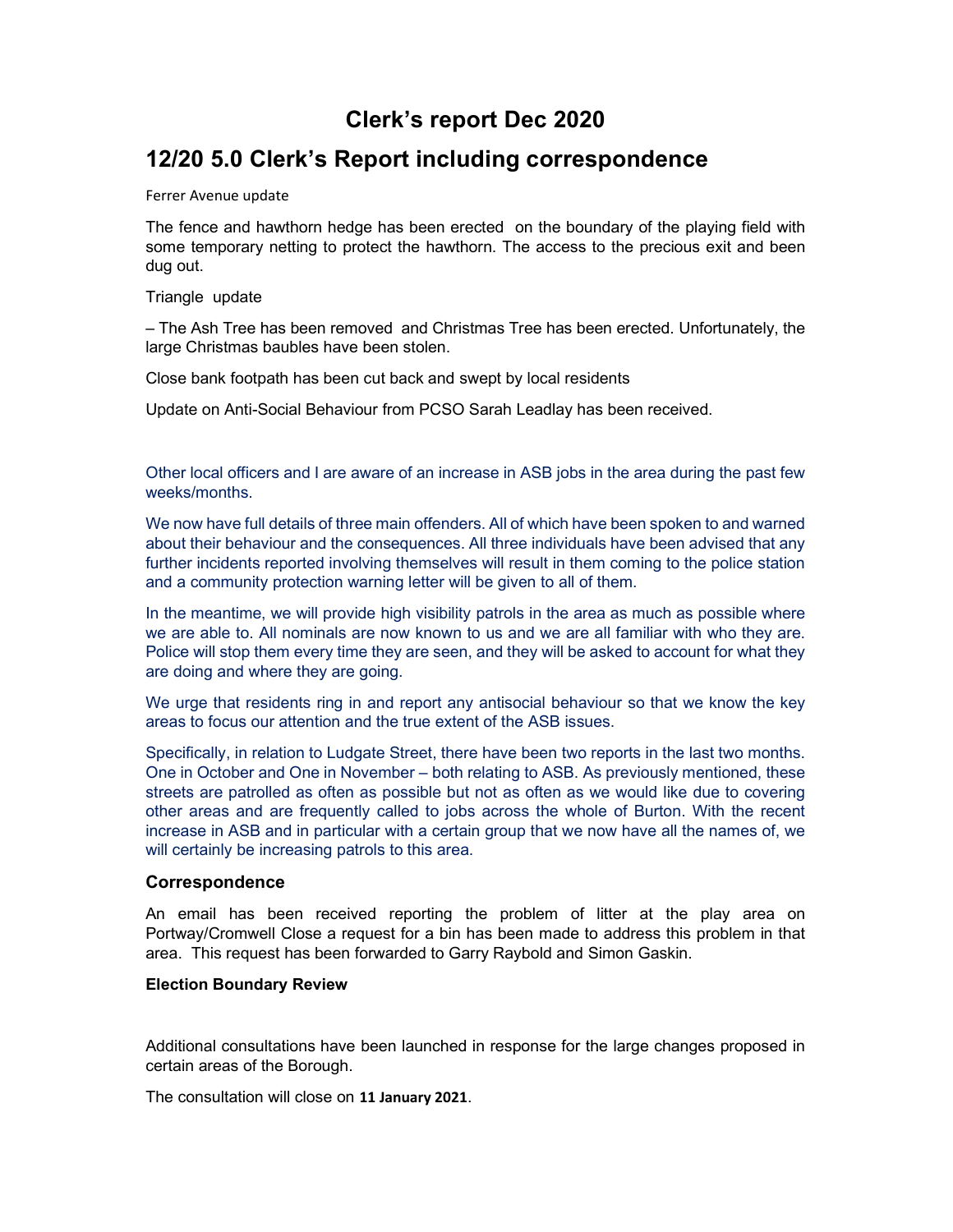The consultation focuses on new proposals for council ward boundaries in:

Abbey

Bagots & Needwood

Stramshall & Weave

## 12/20 6.0 Borough and County Council Report

- Bin Provision for the playing fields including Cromwell close play area.
- To receive an update on the parking restriction changes
- Speeding A511
- Air quality monitoring

## 7. To receive an update on new proposed Planters for High Street and Duke Street

Cllr W Crossley estimated that a planter cost allocation would be £1500 our but there was only room for one additional planner on the High Street, Cllr Evans suggested a planter outside Charity House but was concerned of the recent anti-social behaviour and whether to install them at this present time.

# 8.To approve the renewal of the website fees for 2 years

## The renewal for the website fees is

## RENEWAL FEES

TUTBURYPARISHCOUNCIL.CO.UK.UK (.CO.UK) Domain Renewal £23.98 2 Years Full Domain Privacy and Protection - RenewalTUTBURYPARISHCOUNCIL.CO.UK £15.98 11% off 2 years

Ultimate Managed WordPress Websites Renewal £503.64 36 Months

# Subtotal (GBP) £543.60 ex Vat

## 9. To approve and delegate the purchase of a replacement laptop to the clerk and Chair

The existing laptop was purchased 01/06/2014 and the purchase price was 963.00. The clerk proposes a delegation to spend £1000 to purchase a replacement laptop to ensure continuity of work and virtual meetings for the council.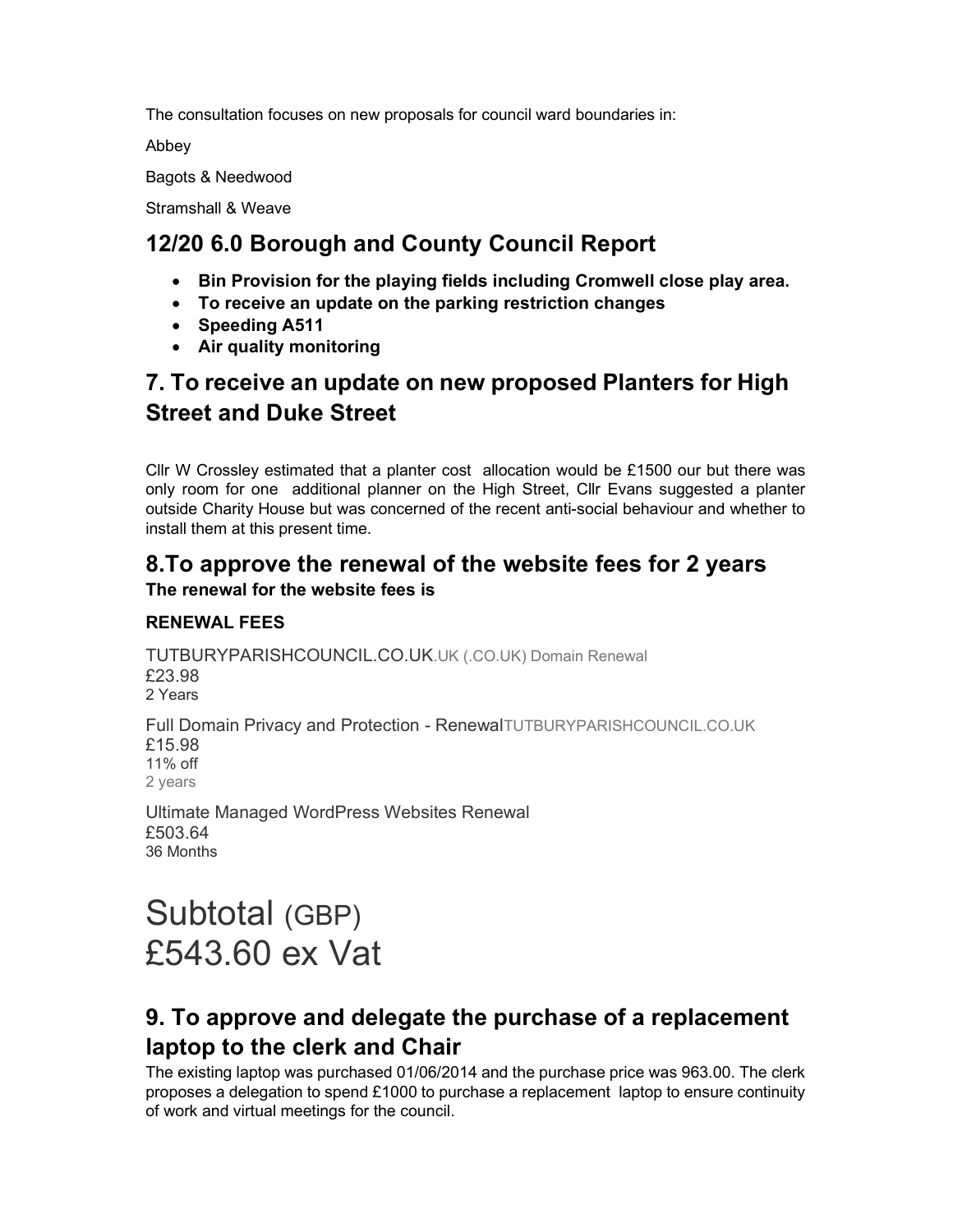# 10. To discuss and approve the budget for 21\_22 financial year

## If appropriate amend the terms of reference for the Community fund committee.

A revised budget has been distributed to Cllrs with the estimates for each budget area reduced to a minimum to avoid underspend at the end of the year. The parish council has a healthy reserve and due to the Covid restrictions have not spent the allocate budget from last year. . Cllrs to discuss the earmarked reserves and the proposed carry forward figures.

## 11 To discuss and approve the Precept tor 21\_22 financial year.

Due to an underspend this financial year. The clerk recommends no increase in the precept this year. Calculations have been distributed to Cllrs recommended by the Borough Council. The overall receipts from the Borough council including the ESBC grant would be reduce by £104.66, he Tutbury rate would remain at £33.76 for a band D property.

## 12.To receive an update on the Cllr training course

Cllr L Evans and M Upton attended the better councillor course and will provide an update,

Other training available is the planning course Wednesday, 27 January '21 1:30pm - 4pm.

## Planning Training

- The course will cover:
- Introduction to planning.
- What are material considerations? An overview of what these are.
- How to draft a representation, including some sample text that can be used in letters and what to include (Positive and negative aspects, suggestions for improvement and recommendation);
- Planning Conditions: How to apply planning conditions;
- Monitoring decisions; and
- Consider a range of Case Studies on the following common planning themes: Change of use;
	- New homes or buildings; Retrospective planning applications; Large developments; and Outline, Reserved Matters and Full Planning.
- Questions and Answers
- **Instructions**
- Please arrive promptly to allow the session to commence on time
- Please mute your microphone when not speaking to reduce background interference
- There will be opportunities for questions during the session